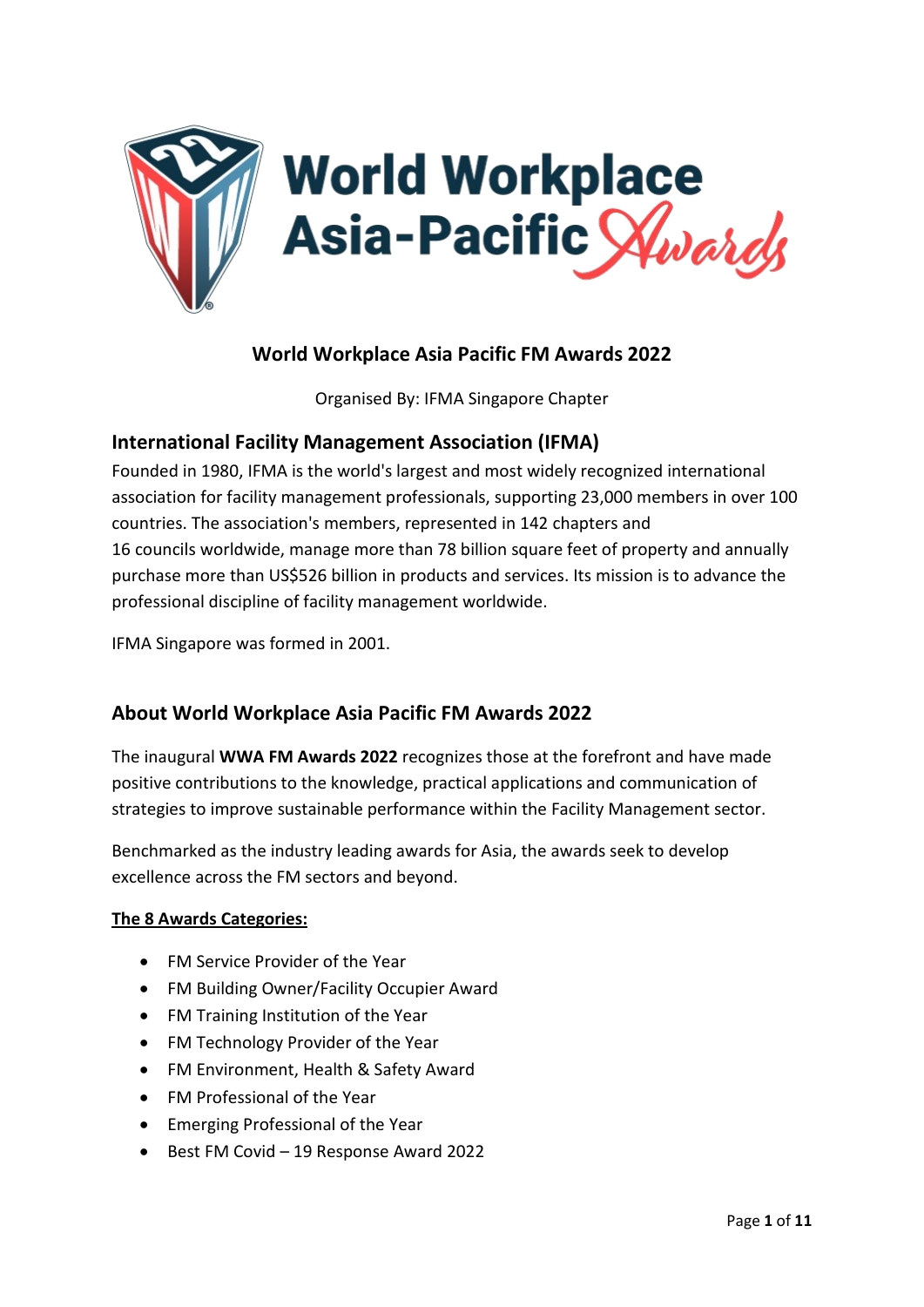## **Benefits of Participation**

Why should you participate in the awards?

• **International Recognition** 

The FM Awards is an exclusive platform that brings you recognition on a national scale for your achievements in Asia and beyond.

- **Industry Recognition & Endorsement**  Receive a winner's plaque and industry endorsement by IFMA Singapore Chapter as a leader of the FM industry in Asia.
- **Benchmarking**

Entering the awards will allow you to see how you rank against your peers and competitors.

• **Media Coverage & Publicity**

Access unrivalled media coverage and promotion as the winner of Asia Most Prestigious FM Awards.

• **Customers Approval & Acknowledgment**

Drive businesses to further heights and catch the attention of potential clients as a winner of the awards. Use the **Winner's Award Logo** for your future publicity and marketing materials.

• **Networking**

Attendees of our awards programmes are industry leaders. This is an excellent opportunity to meet clients and potential clients.

### • **Entry-Based Judging**

Your submissions will be assessed and judged against the judging criteria by an independent panel of industry experts. All categories are judged entry-by-entry basis. These levels the playing field as each category is judged on the entries rather than the size of the company. Smaller companies have a real chance of competing with industry giants.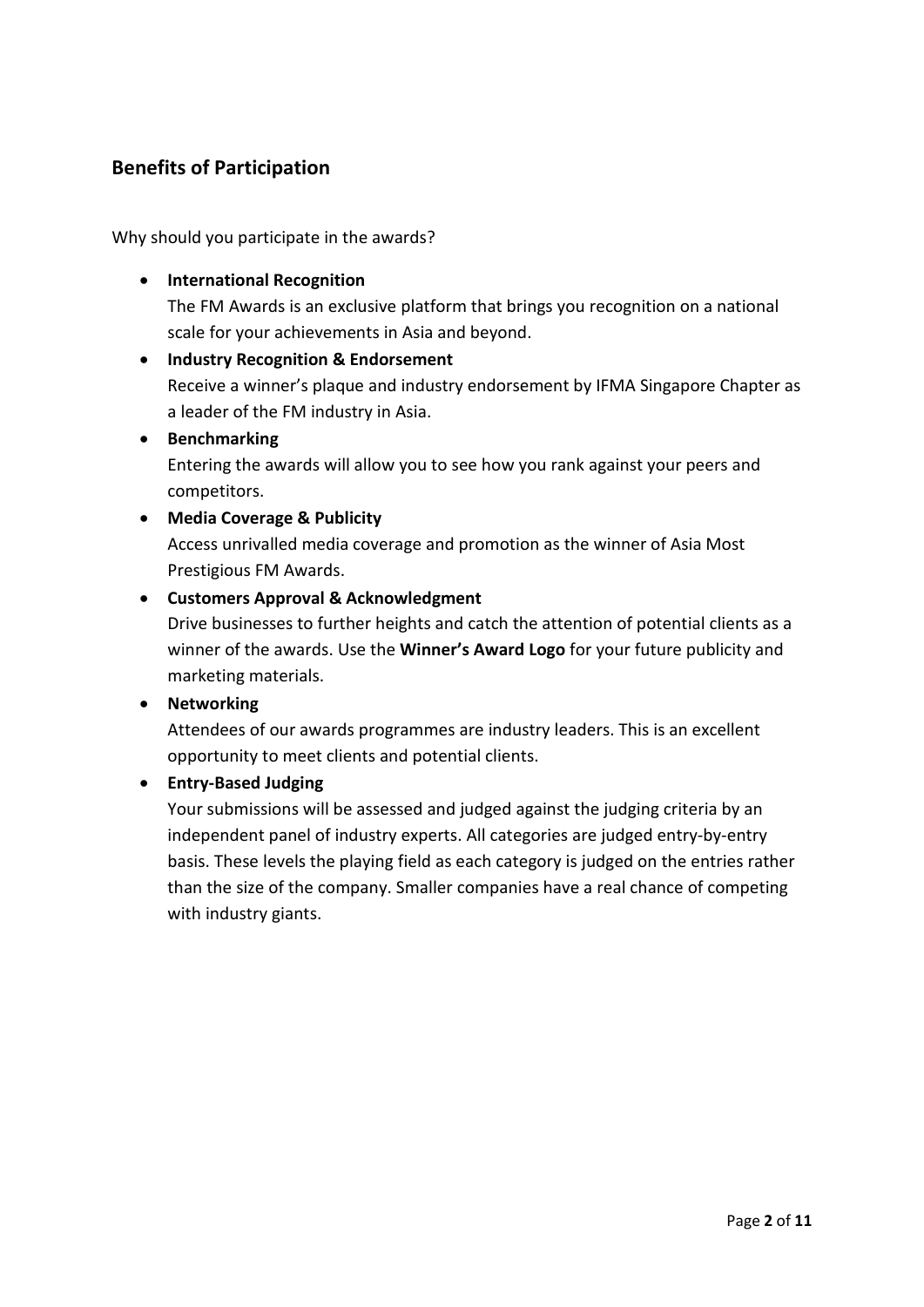## **Judging Process**

An independent panel of judges who are prominent industry experts, representing the facility management industry, will determine the winners through a balanced judging assessment. The judges will bring their extensive knowledge and expertise to the judging process to ensure that the winning entries are truly outstanding and worthy of receiving the prestigious WWA FM Award.

The panel is carefully selected to ensure the awards judging process is fair and objective. We recognize and respect the sensitive nature of the information submitted in the entries. Submissions are all confidential and not disclosed outside the judging process.

The judge's decision is final and no correspondence, telephone, email or communication of any kind will be entered into in relation to decisions reached. After the closing date for receiving submissions, all entries will be sent for the first round of review. Entries will be carefully scrutinised with the best selected to go forward to the shortlist for each category.

The shortlist of finalists will be published on the awards' website. The judges will score each of the entries allocated to them against a predetermined set of scores. Scores are then collected and collated, with the entrant receiving the highest overall score being declared the winner of that category.

The winners will be announced at the awards ceremony at the gala dinner.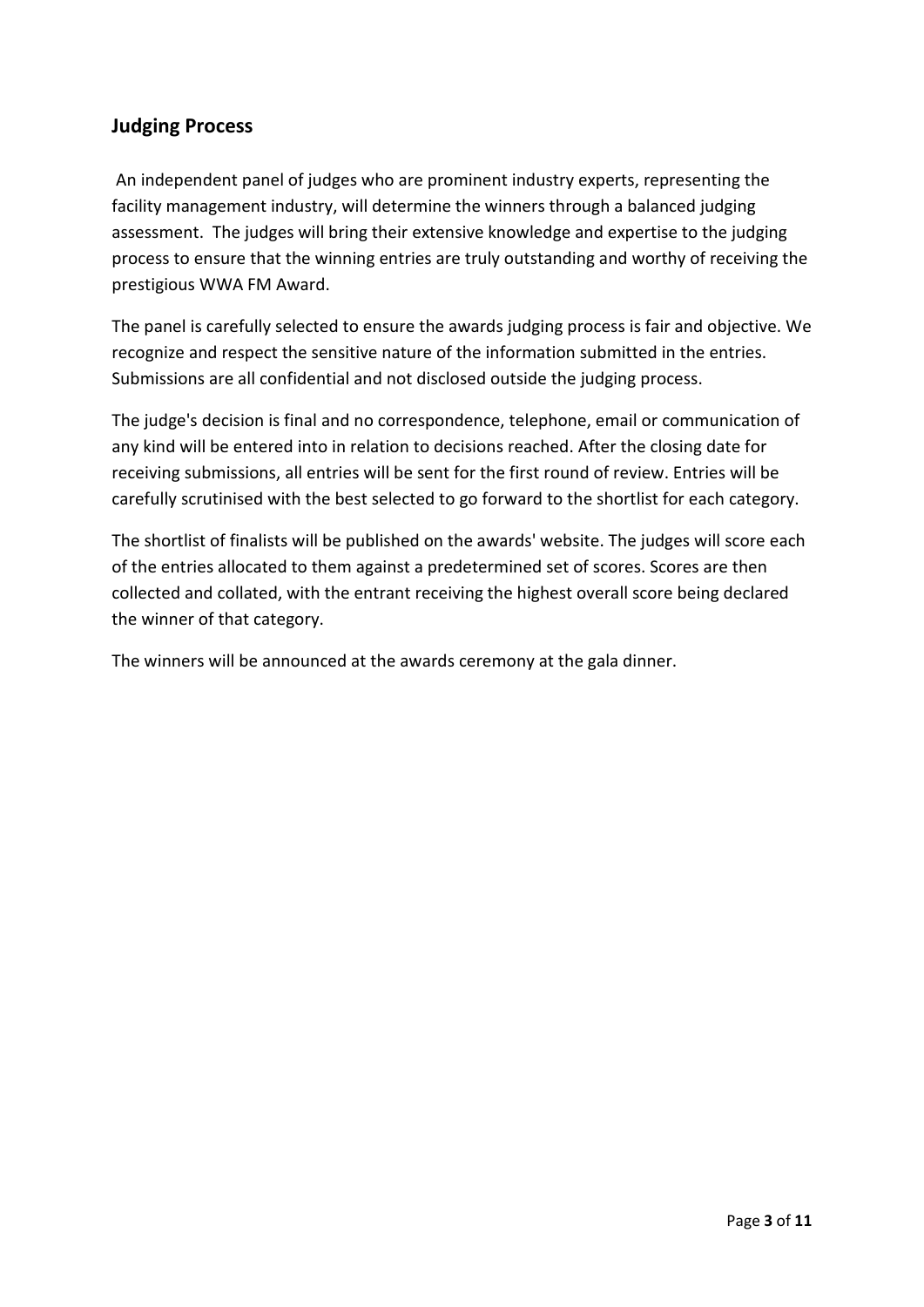## **FM Service Provider of the Year**

This award recognizes that customer service experience needs to be paramount in the FM vision, mission and strategy of delivering exceptional services. In a very demanding market competitive edge is gained by those companies who truly understand their customers' needs and plan proactively not only to meet the expectations of their customers but to continually exceed them. Understanding the critical factors that drive service excellence is a given if any organisation that wants to be successful in retaining and attracting new customers.

### **Eligibility**

Entries are open to all third party or "external" FM service providers in Asia. Prospective entrants must demonstrate clearly how the needs of their customers are met through objective performance indicators, customer testimonies and industry benchmarks.

#### **Entrants need to:**

- 1. Choose a specific or unique need or problem of a customer and describe in details what the underlying issue(s) are.
- 2. Describe in details the process you have taken to analyse the issue, explore various solution options, deriving relevant performance indicators and finally developing an action plan. Describe also in details the implementation of the solution: list the challenges faced and how they were overcome, actual amount of time and resources utilized etc. Explain also how the performance indicators were measured.
- 3. Explain if all desired outcomes or planned objectives were achieved. Quantify the benefits enjoyed by the customer. Provide evidence of customer's acknowledgement and appreciation.
- 4. Review on hindsight if the solution can be further refined or improved based on the experience learned.

#### **Judging Criteria & Scoring:**

| <b>Criteria</b>                         | Score |
|-----------------------------------------|-------|
| Problem identification                  | 20    |
| Analytics & implementation capabilities | 30    |
| Results or outcome                      | 20    |
| Review                                  | 10    |
| Video                                   | 20    |
| <b>TOTAL</b>                            | 100   |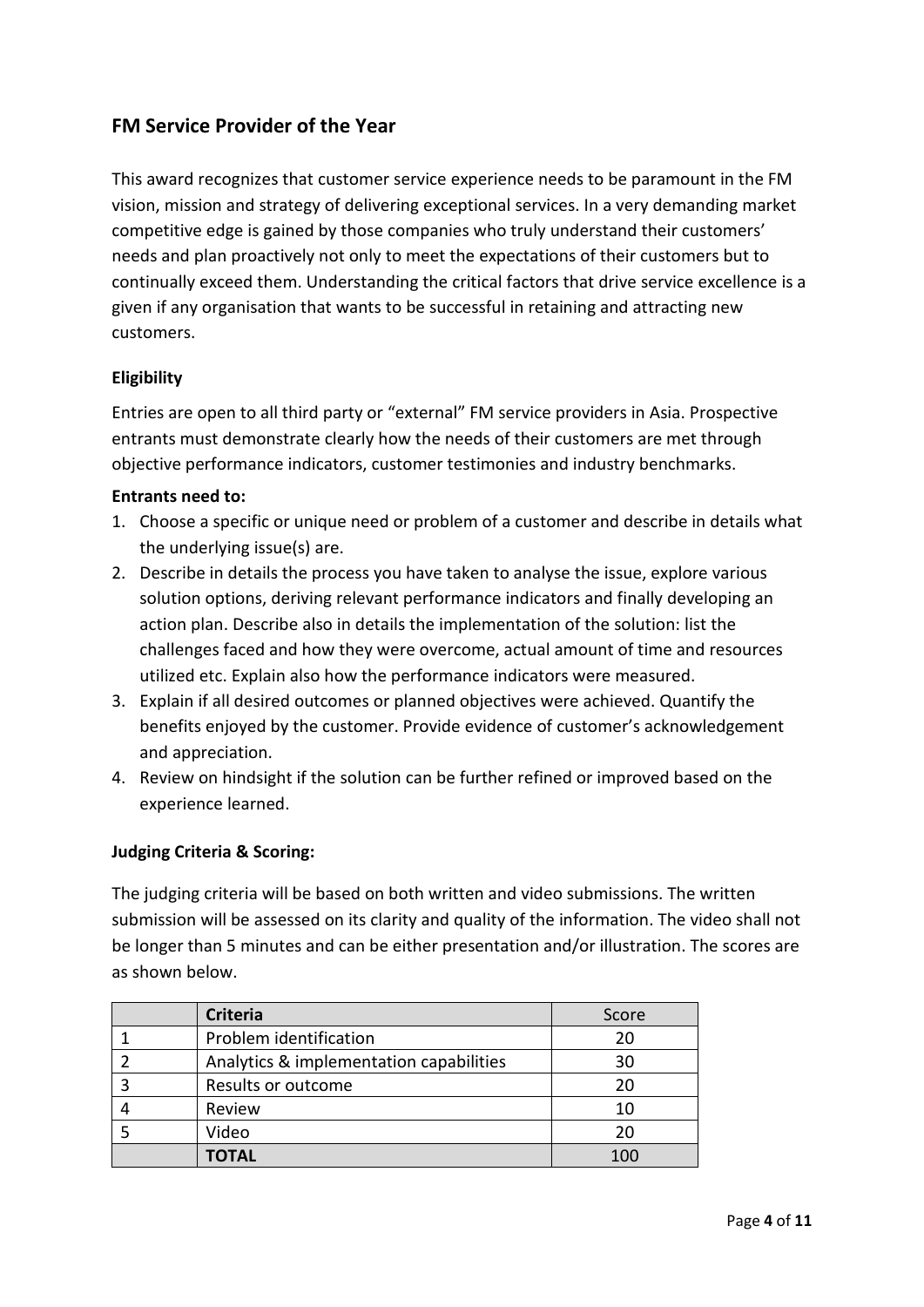# **FM Building Owner/Facility Occupier Award**

This award recognizes that the success of a facility or a building depends greatly on the FM programme developed and implemented by the FM team. We are looking for a FM team that execute superior FM strategies and bring values to its tenants, users and occupants.

### **Eligibility**

All in-house FM teams employed directly by the building owners or facility occupiers in Asia are eligible to submit their entries.

#### **Entrants need to:**

- 1. Describe the design or intended functionalities of the building or facility. State when, what and how the FM team contributed to the said design.
- 2. Describe in details the FM strategies and programme for the building or facility. Describe also in details the implementation of the strategies and programme: list the challenges faced and how they were overcome, actual amount of time and resources utilized etc. Explain also how the performance indicators were measured.
- 3. Explain if all desired outcomes or planned objectives were achieved. Quantify the benefits enjoyed by the tenants/users. Provide evidence of tenants' or users' acknowledgement and appreciation.
- 4. Review on hindsight if the FM programme can be further refined or improved based on the experience learned.

#### **Judging Criteria & Scoring:**

| <b>Criteria</b>                             | Score |
|---------------------------------------------|-------|
| Facility design or intended functionalities | 20    |
| FM strategies & implementation              | 30    |
| Results or outcome                          | 20    |
| Review                                      | 10    |
| Video                                       | 20    |
| <b>TOTAL</b>                                | 100   |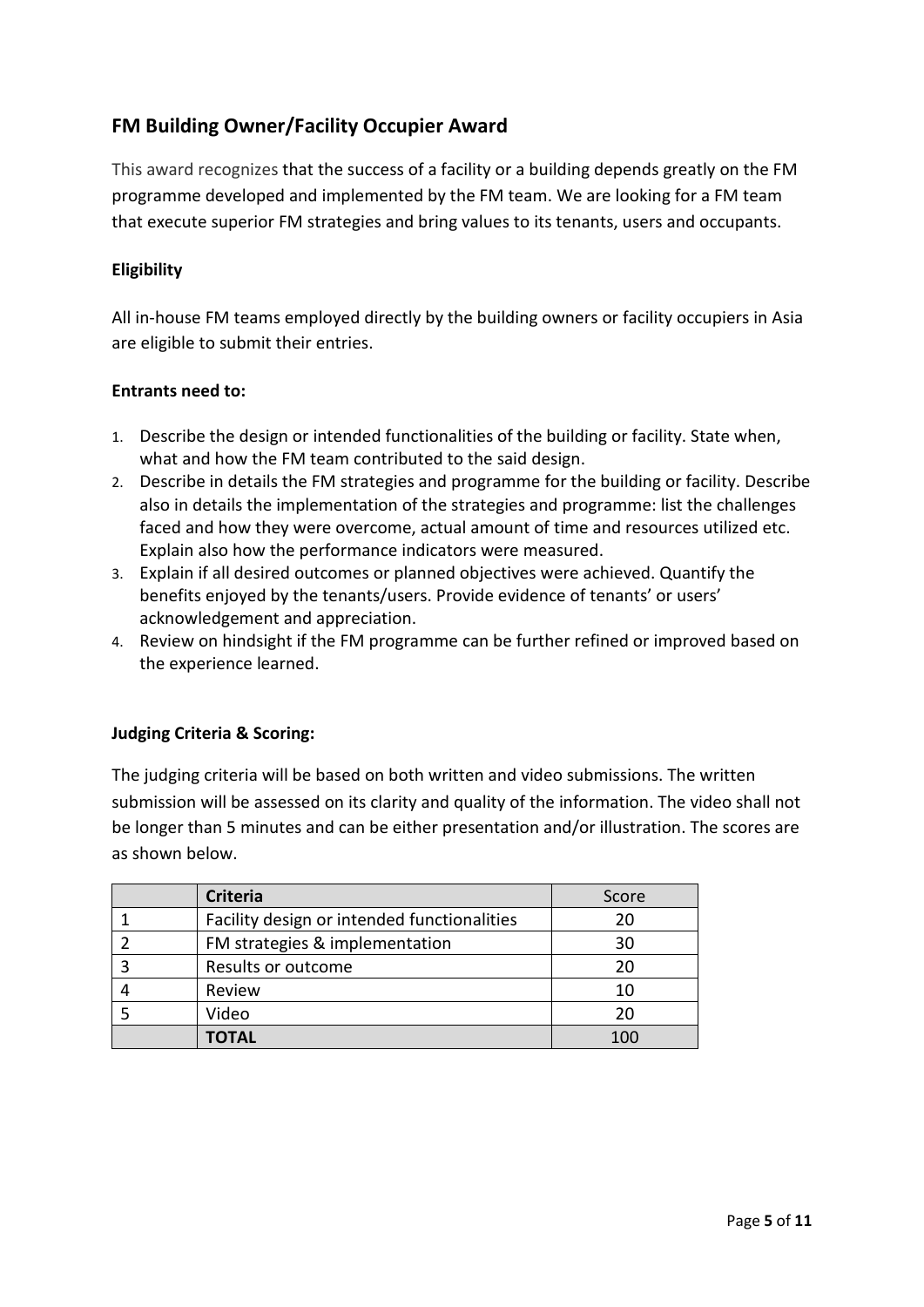## **FM Training Institution of the Year**

This award recognizes the training institutions in the FM sector that have given their students a firm foundation in the fundamental skills and knowledge in FM as well as being in the forefront of the latest innovations in FM. We are looking for a winner who shows longterm commitment to training and development that go well beyond the bare minimum and contributes to the persons' or trainees' career development.

#### **Eligibility**

This award is open to all FM training providers who have formal/structured training and development programmes which are designed to impart specific technical, operation and/or management knowledge to the students, trainees or participants. The training providers can be private institutions or academies, polytechnics or universities in Asia.

#### **Entrants will need to:**

- 1. Describe in adequate details their training and development programme. For examples, subject matter, curriculum, training duration, training and exam formats etc.
- 2. Demonstrate the relevance of the programmes to the FM industry. If there were changes and improvements made to the programmes over the years, state the changes and explain why these are made.
- 3. Highlight key innovations that make your programmes different or special. These could be innovative training methods, collaboration with industry partners etc.
- 4. Provide details of the number and profile of students in the past 3 years. Name at least 3 outstanding "graduates" who are positively contributing to the organizations they are currently working for. Describe how they are contributing and quantify, if possible, the significance of their contributions to their organisations. Written testimonials from these people are required. The judges reserve the right to interview them if necessary.

#### **Judging Criteria & Scoring:**

| <b>Criteria</b>                   | Score |
|-----------------------------------|-------|
| Description of training programme | 20    |
| Relevance to FM industry          | 20    |
| Innovations                       | 30    |
| Students & their contributions    | 10    |
| Video                             | 20    |
| <b>TOTAL</b>                      | 100   |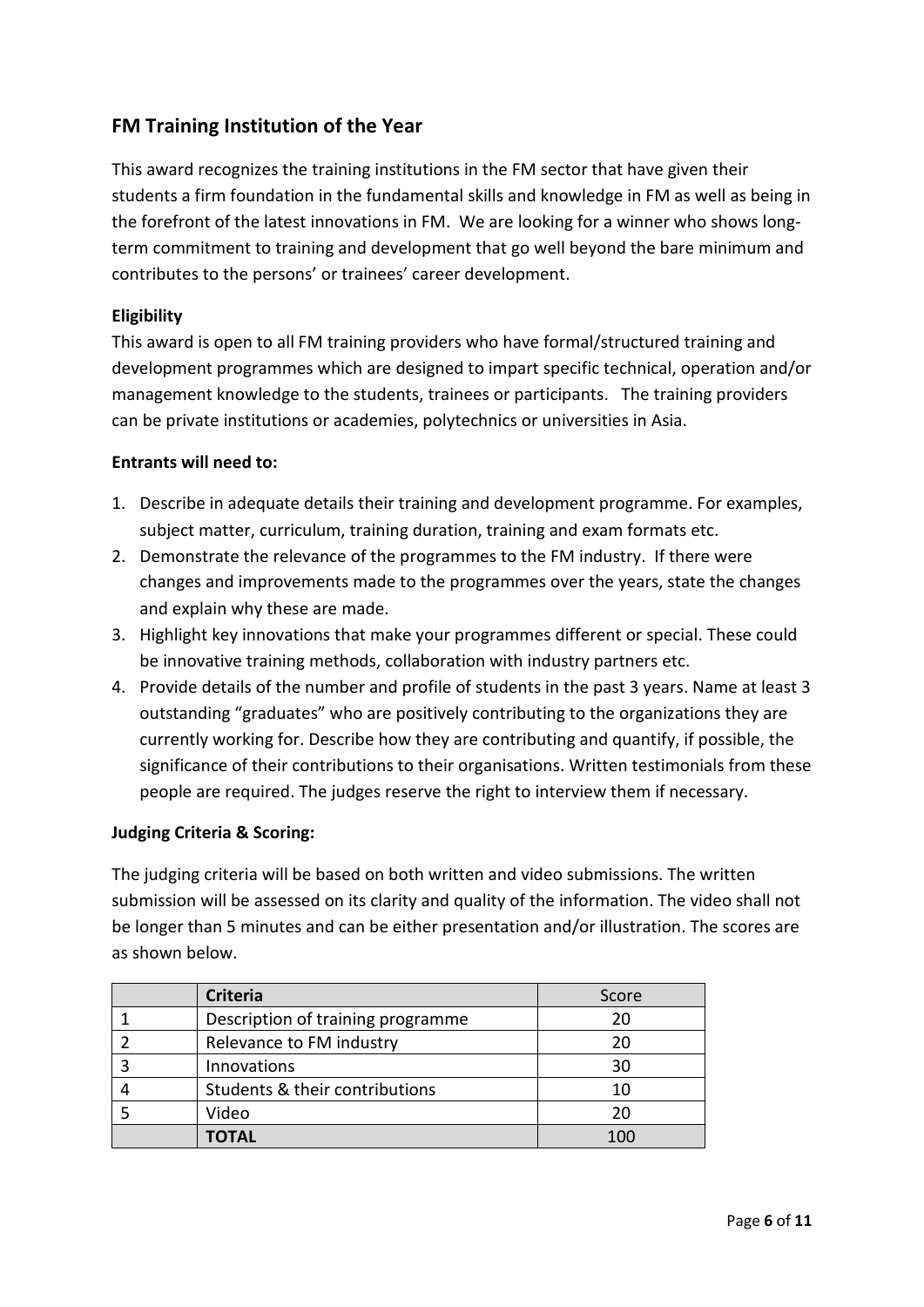## **FM Technology Provider of the Year**

This award recognizes the outstanding FM technology partner that provides the most innovative technologies to the FM industry to improve, enhance or differentiate the users and/or the customers in their service delivery, use of space, resource management etc.

### **Eligibility**

This award is open to all FM technology companies or providers operating in Asia.

#### **Entrants need to:**

- 1. Describe the technology and explain why it is innovative.
- 2. List and explain the benefits of this innovative technology and its relevance and applications in the FM industry. Illustrate this with a case study on how this technology is being implemented and demonstrate the specific benefits (other than financial benefits) enjoyed by the users and/or customers.
- 3. Demonstrate the return of investments or the financial benefits of this technology using a real case.
- 4. Provide a glimpse into the future how this technology will evolve.

### **Judging Criteria & Scoring:**

| <b>Criteria</b>           | Score |
|---------------------------|-------|
| Description of technology | 20    |
| Benefits & Case study     | 30    |
| <b>Financial benefits</b> | 20    |
| Glimpse into the future   | 10    |
| Video                     | 20    |
| <b>TOTAL</b>              | 100   |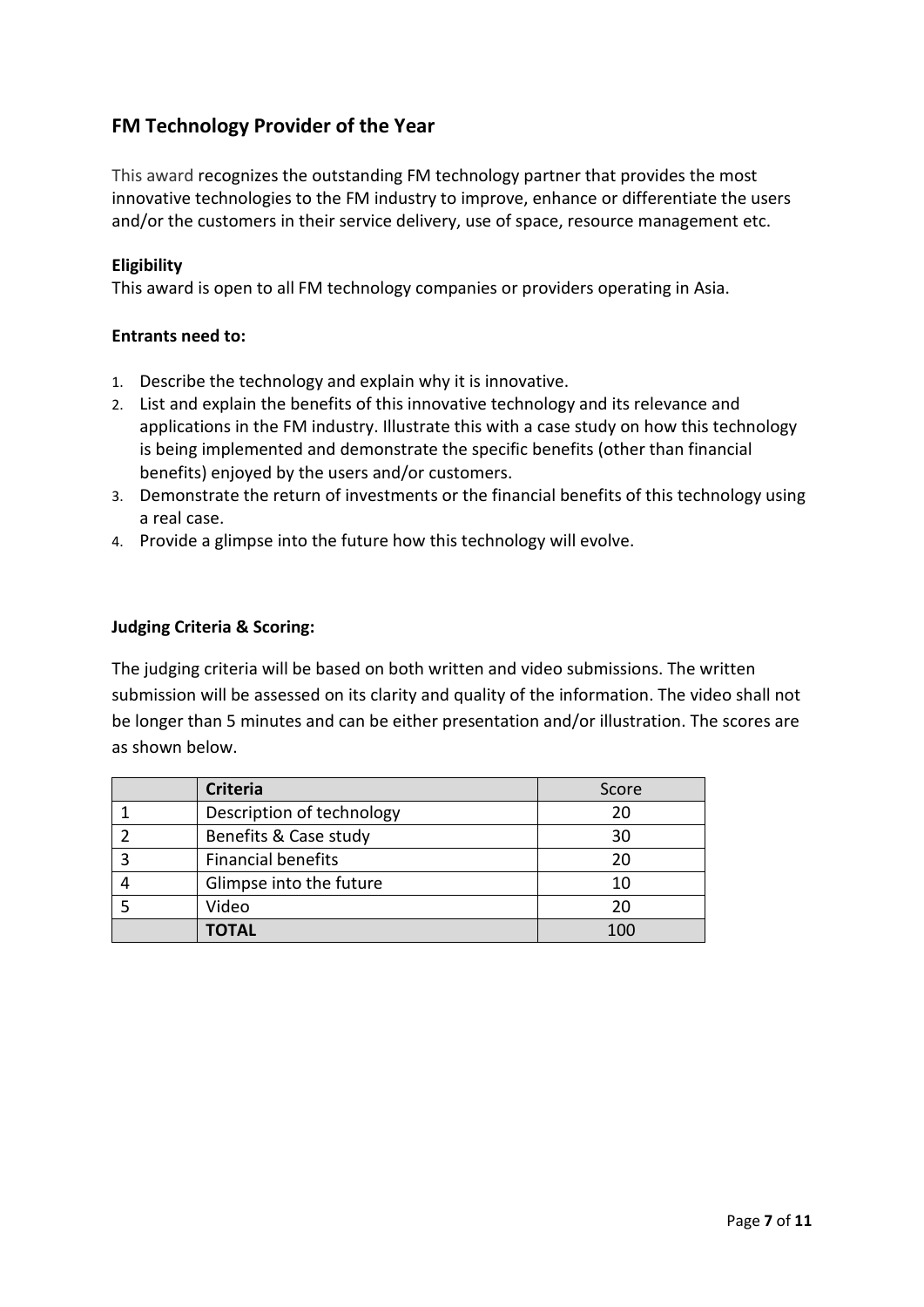## **FM Environment, Health & Safety Award**

This award recognizes FM companies that have performed exceptionally well in environmental, safety and health (EHS) aspects. We are looking for a FM team that implements superior FM EHS strategies and ensures the smooth execution of reliable environmental, safety and health management systems.

#### **Eligibility**

This award is open to all FM companies or in-house FM teams in Asia.

#### **Entrants need to:**

- 1. State and articulate the company's vision, mission and policy, if any, on environmental, safety and health.
- 2. Describe in details the specific FM programmes in your organization with regards to the aforementioned vision, mission and policy. List the challenges faced and how they are overcome, efforts in terms of time and resources etc.
- 3. What are the performance indicators used? Explain if all desired outcomes or planned objectives are achieved.
- 4. Review on hindsight if the FM programme can be further refined or improved based on the experience learned.

#### **Judging Criteria & Scoring:**

| <b>Criteria</b>                  | Score |
|----------------------------------|-------|
| Vision, mission and policy       | 20    |
| Specific FM programmes           | 30    |
| Performance indicators & outcome | 20    |
| Review                           | 10    |
| Video                            | 20    |
| <b>TOTAL</b>                     | 100   |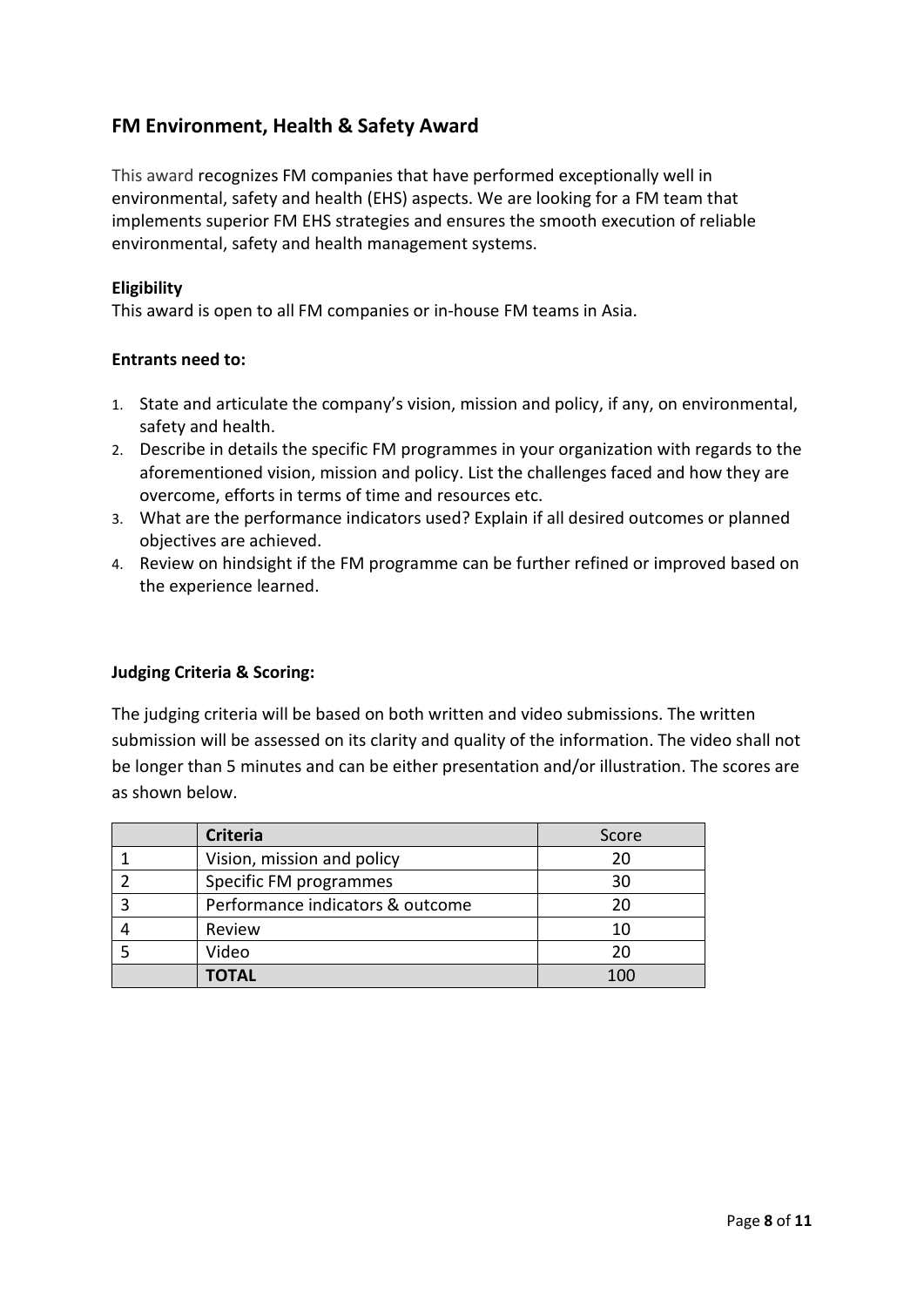### **FM Professional of the Year**

This award recognizes the most outstanding FM Professional in Asia. The outstanding FM Professional is highly committed to, shows great enthusiasm in his/her work and carry the attitude of a true FM professional. He/she is also highly competent and actively contributes to the industry. His/her industry peers look up to him/her as a role model and a leader.

### **Eligibility**

Only IFMA members working in Asia with over 10 years of relevant work experience are eligible for this prestigious award.

#### **Entrants need to:**

- 1. Submit a full CV detailing his/her current role and all the past positions. Describe in details all the relevant FM roles, duties and responsibilities, scope of work, qualifications, awards, achievements etc.
- 2. In no more than 500 words, describe the journey of his/her FM career. Highlight and explain the most memorable experience as a Facility Manager. Also, articulate what drive the motivation and continuous desire to be better, or the best.
- 3. Obtain at least 3 testimonials from reputable referees.
- 4. Describe how he/she has contributed to the FM industry and further future plan.

#### **Judging Criteria & Scoring:**

| <b>Criteria</b>               | Score |
|-------------------------------|-------|
| Detailed CV                   | 20    |
| The FM journey                | 20    |
| Testimonials                  | 20    |
| Contributions to the industry | 20    |
| Video                         | 20    |
| <b>TOTAL</b>                  | 100   |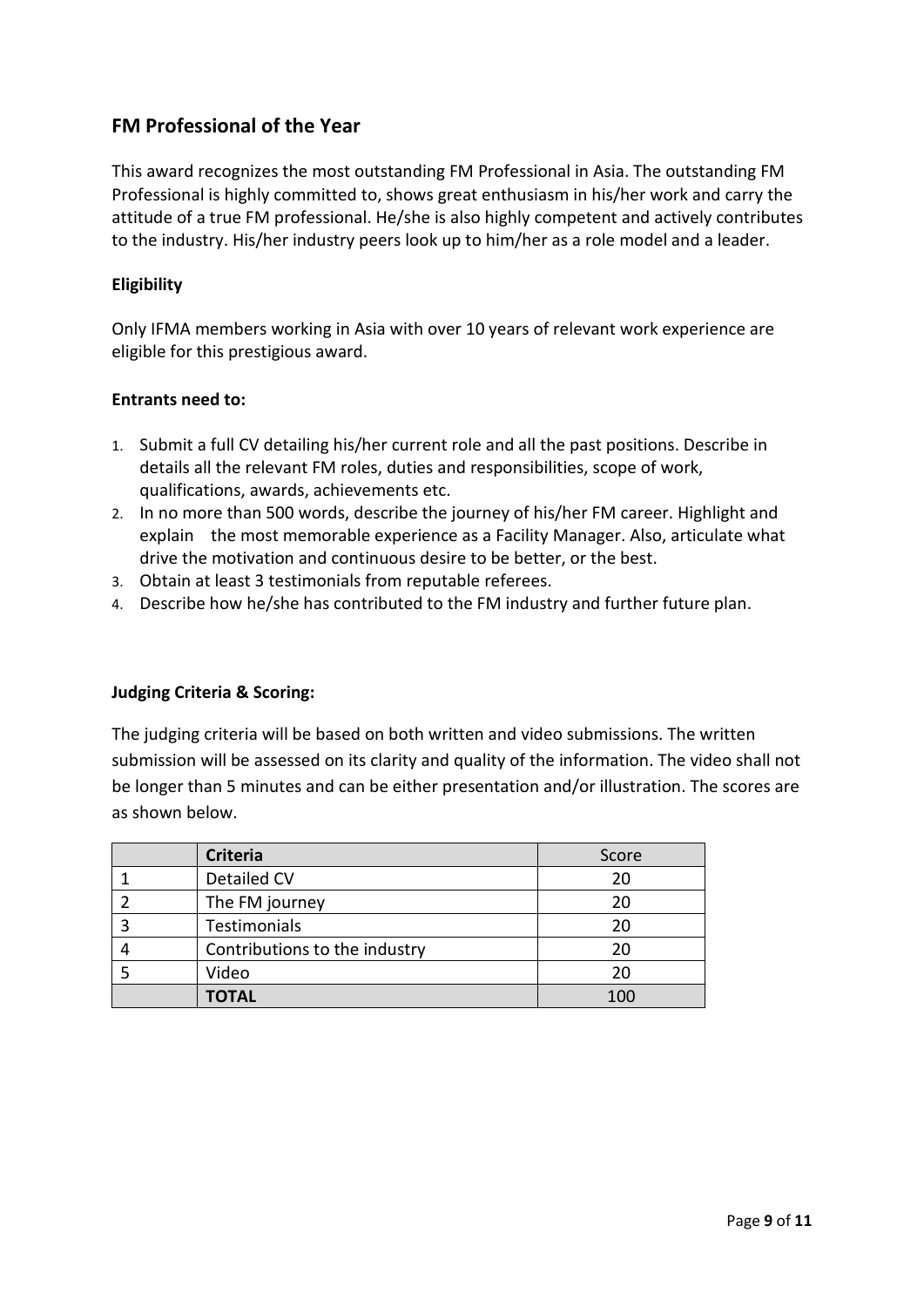## **Emerging Professional of the Year**

This award recognizes up and coming and outstanding FM Professional in Asia. The emerging FM Professional is highly committed to, shows great enthusiasm in his/her work and carry the attitude of a true FM professional. He/she is competent, yet continually seeks to improve and better him/herself. At his/her own free time, he/she actively contributes to the industry. His/her industry peers speak highly of him/her and see him/her as a potential role model and future leader.

### **Eligibility**

Only IFMA members under 35 years old working in Asia with over 3 years of relevant work experience are eligible for this prestigious award.

#### **Entrants need to:**

- 1. Submit a full CV detailing his/her current role and all the past positions. Describe in details all the relevant FM roles, duties and responsibilities, scope of work, qualifications, awards, achievements etc.
- 2. In no more than 500 words, describe the journey of his/her FM career. Explain why he/she has chosen FM as a career of choice. Highlight any memorable experience as a Facility Manager. Also, describe what plan he/she has to further improve and enhance his/her career in FM.
- 3. Obtain at least 3 testimonials from reputable referees.
- 4. Describe how he/she is contributing to the FM industry and further future plan.

#### **Judging Criteria & Scoring:**

| <b>Criteria</b>               | Score |
|-------------------------------|-------|
| Detailed CV                   | 20    |
| The FM journey                | 20    |
| Testimonials                  | 20    |
| Contributions to the industry | 20    |
| Video                         | 20    |
| <b>TOTAL</b>                  | 100   |